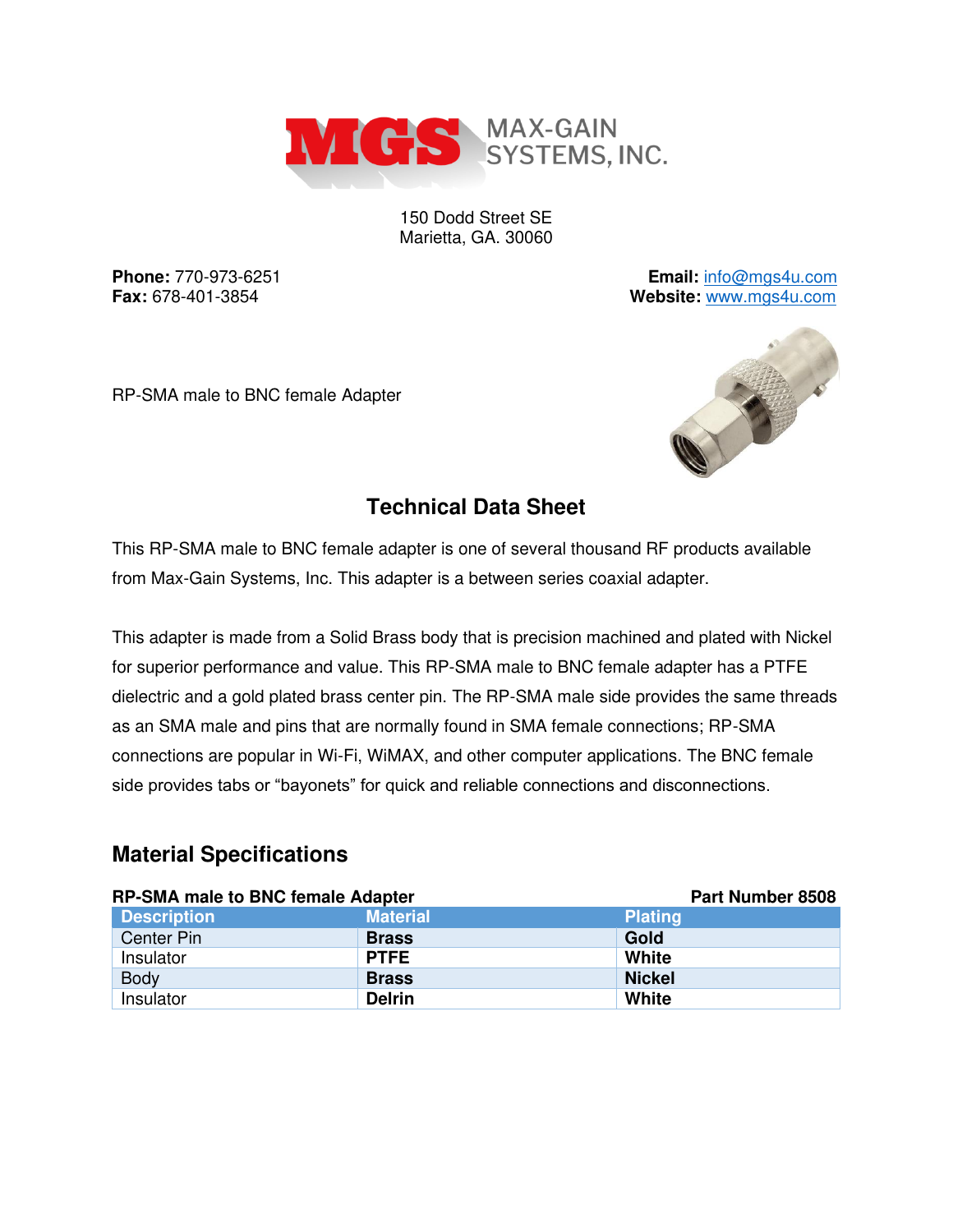# **Mechanical Specifications**

| <b>Size</b> | <b>Dimension</b>       |
|-------------|------------------------|
| Length      | 1.083 in (27.50 mm)    |
| Width       | 0.47 in (12.00 mm)     |
| Height      | $0.47$ in $(12.00$ mm) |
| Weight      | $0.3$ oz (10 g)        |

#### **Environmental Specifications**

| Temperature            | Spec                  |
|------------------------|-----------------------|
| <b>Operating Range</b> | $-65$ to $+165$ deg C |

## **Compliance Certifications** (see product page for current documentation)

**Availability** Click the following link (or enter part number in the "SEARCH" bar at the top of any page of the website) to obtain additional part information including price, inventory and certifications:<https://mgs4u.com/product/rp-sma-male-to-bnc-female-adapter-8508/>